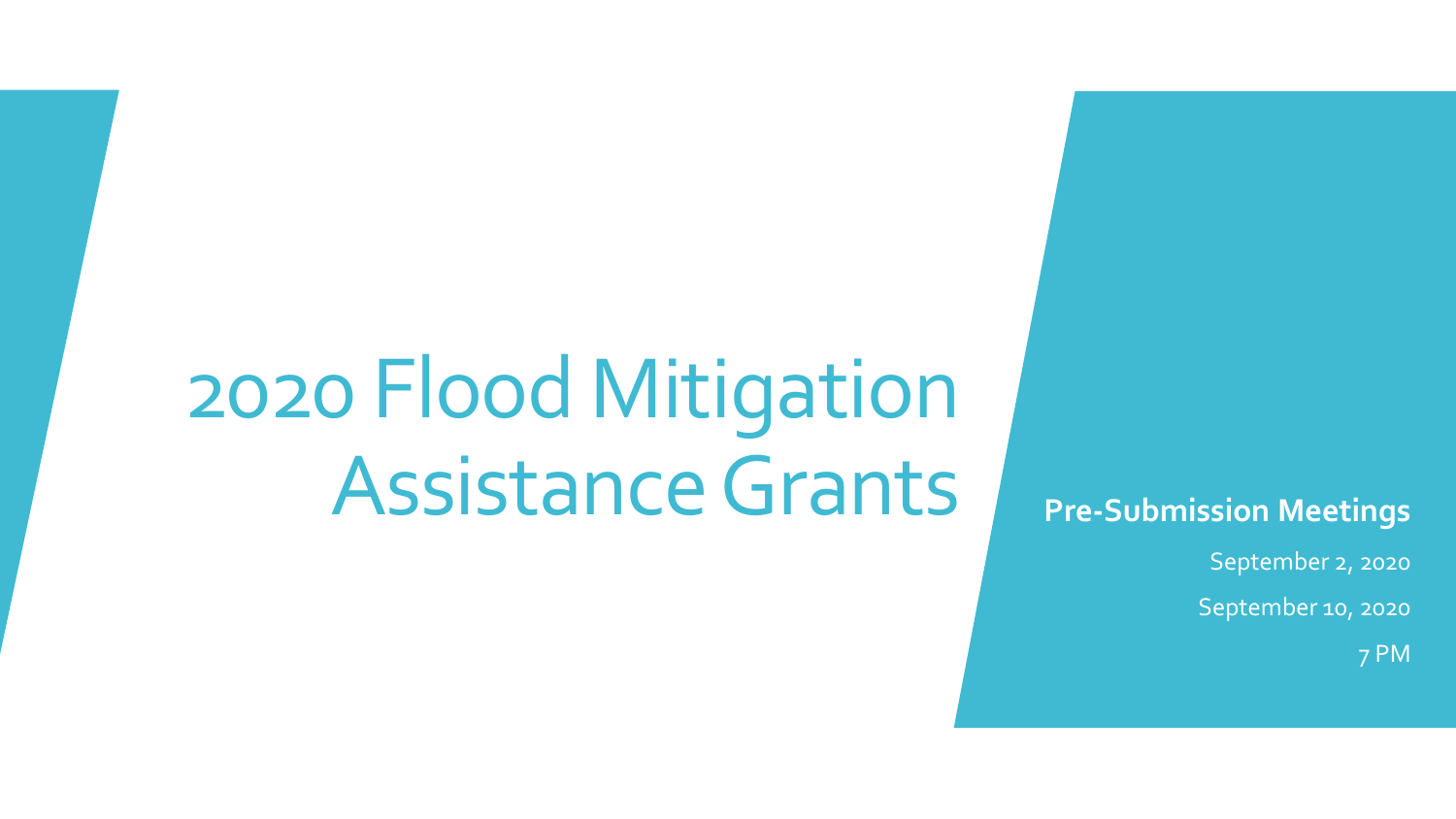**2020 Flood Mitigation Assistance Grants**

- Available in the Plumtree, Little Plumtree, Bonnie Branch, Tiber-Hudson, and New Cut watersheds. These watersheds specifically include the following Ellicott City communities: Valley Mede, Chatham, Dunloggin, Historic Ellicott City and communities off Frederick Road, Old Columbia Pike, Bonnie Branch Road, and New Cut Road.
- The program covers primary residential or commercial building structures, bridges and structural driveways that cross stream channels, and removal of debris in stream channels located in Flood Zones A, AE, and Shaded X
- Available to property owners
- Available to business owners who rent or lease space
	- Eligible projects for business owners include those that increase the flood resilience of their business, merchandise, or equipment.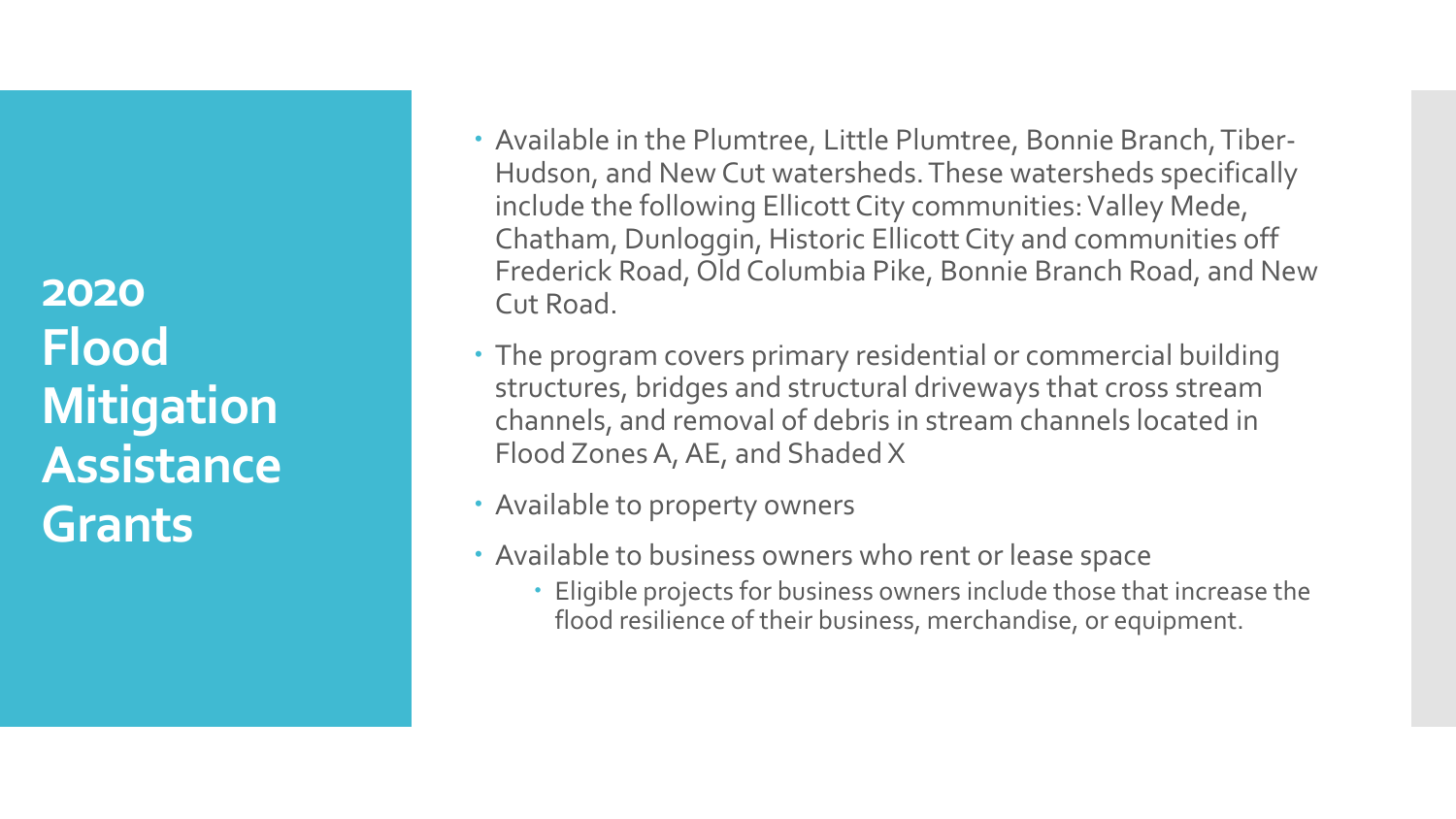**2020 Flood Mitigation Assistance Grants**

- The County will match 50 percent of costs:
	- up to \$2,500 for business owners
	- up to \$5,000 for property owners
- \$200,000 available
	- **\* \$75,000 prioritized for business owners**
	- **\* \$125,000 dedicated for residential and commercial property owners**
- Retroactive for repairs performed since July 1, 2018
- Priority given to business owners and property owners who did not previously receive grant funding.
- Applications due on **October 9, 2020**
- Awards announced on or before **November 2, 2020**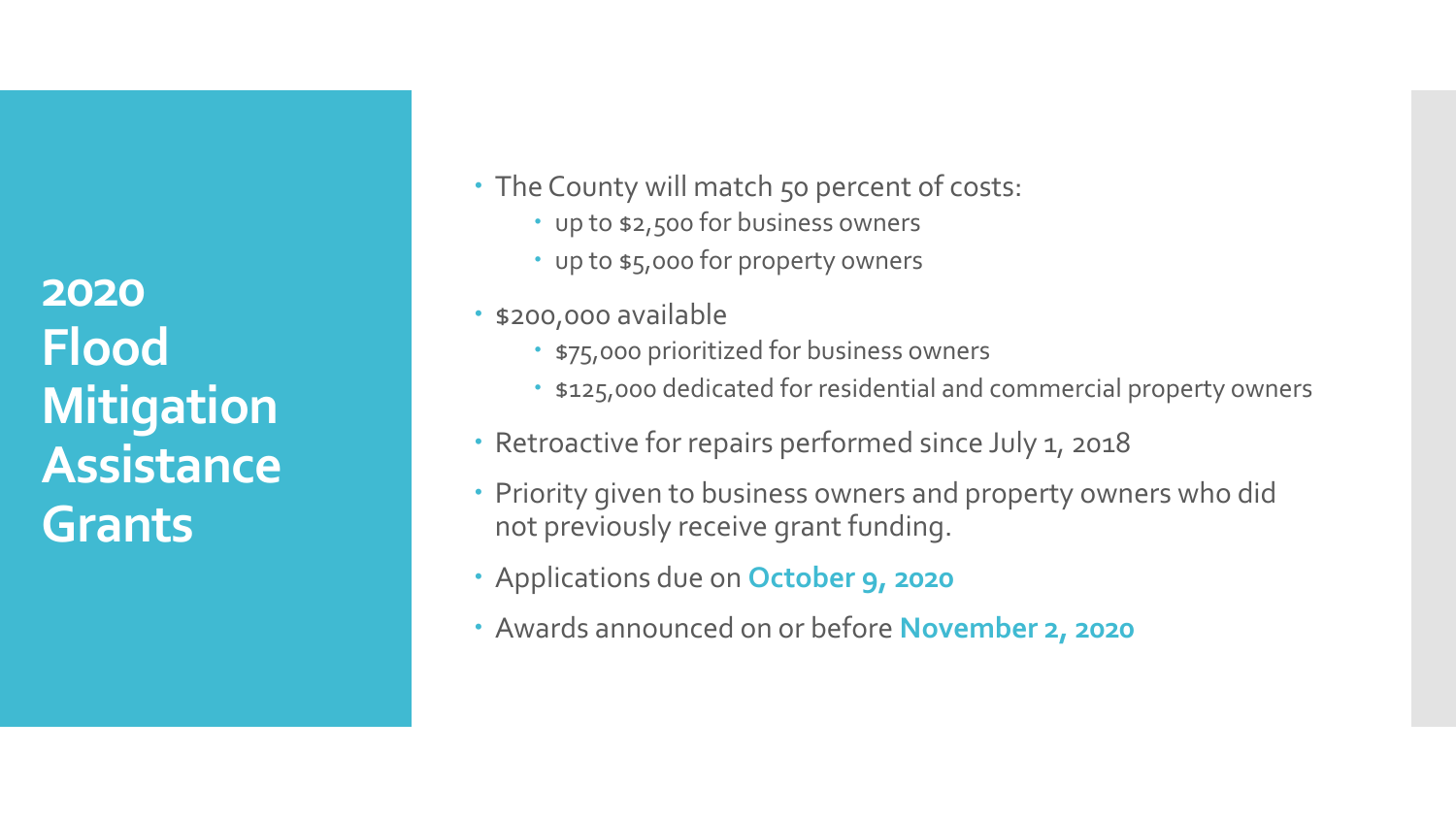## Where to find the application:

➢EC Safe and Sound

➢Supporting Property and Business **Owners** 

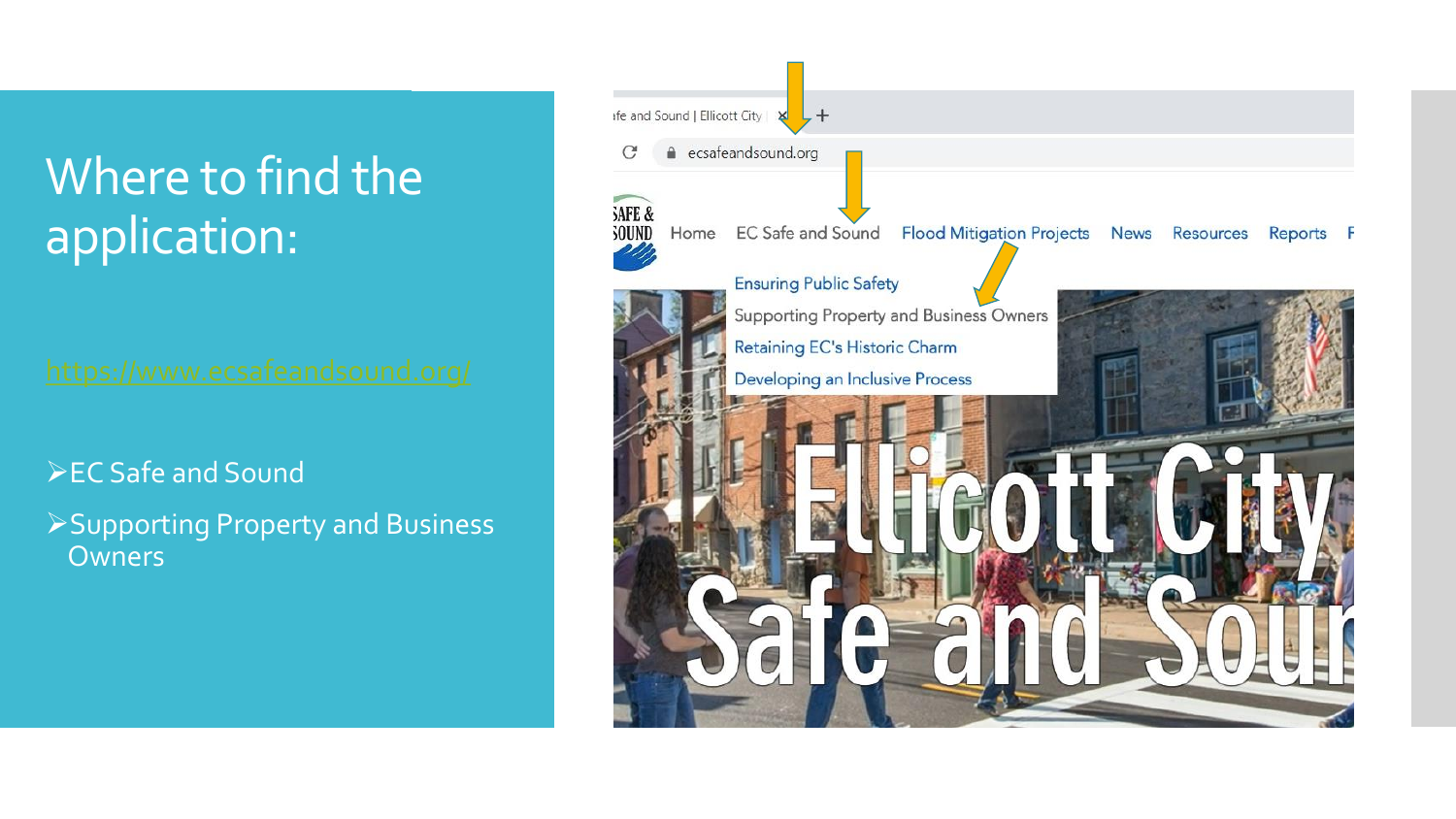# Where to find the application:

### Supporting Property and Business Owners

### Flood Mitigation Assistance Program



ecsafeandsound.org/supporting-property-and-business-ow





EC Safe and Sound Flood Mitigation Projects News Resources Reports FAOs



## **Supporting Property and Business Owners**

 $\overline{\widehat{\mathbb{G}}}$ 

**RITILITI** 

The Ball Administration is committed to providing resources to support business and property owners as they continue to recover from the 2016 and 2018 floods.

**Flood Mitigation Assistance Program** 



THEFTING

**Working with State Partners**  **West End and Valley Mede Acquisitions** 



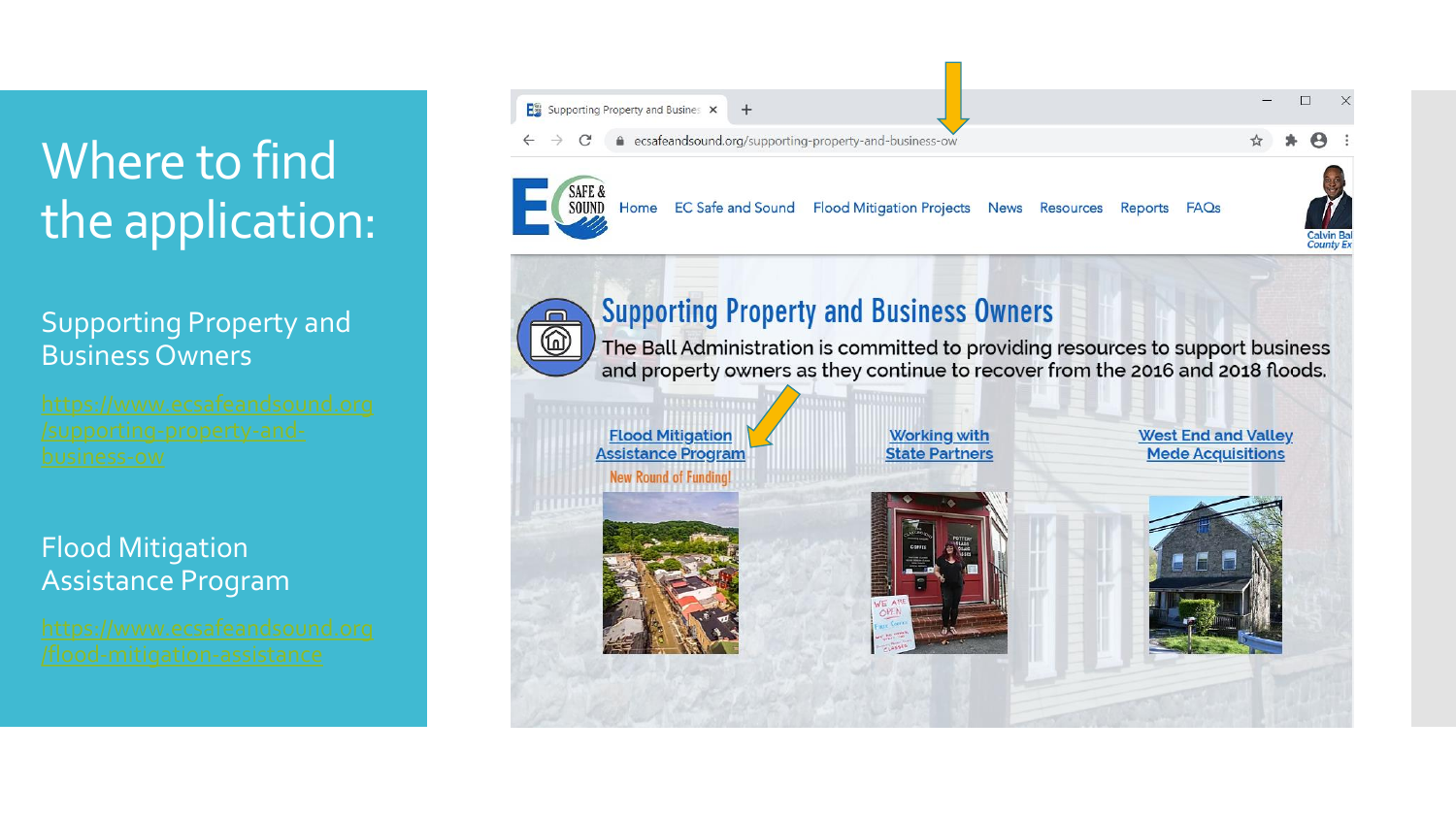Home EC Safe and Sound Flood Mitigation Projects News Resources Reports FAQs



< BACK

# Where to find the application:

## Flood Mitigation Assistance Program Page

➢Grant Qualifying Criteria ➢Frequently Asked Questions

Application



The 2016 and 2018 floods were devastating for residents and business owners across the county. Many of these homes and businesses would benefit from flood mitigation projects that aim to protect their properties or business assets from future disasters. The "Flood Mitigation Assistance Program" offers matching grants to fund flood mitigation projects in specified flood zone areas.

This grant program is available to property owners in the Plumtree, Little Plumtree, Bonnie Branch, Tiber-Hudson, and New Cut watersheds for improvements to their primary buildings or structural stream crossings only. These watersheds specifically include the following Ellicott City communities: Valley Mede, Chatham, Dunloggin, Historic Ellicott City and communities off Frederick Road, Old Columbia Pike, Bonnie Branch Road, and New Cut Road. The county will match 50 percent of flood proofing costs up to a maximum match of \$5,000 for property owners and \$2,500 for business owners. Businesses must be in good standing with the State Department of Assessments and Taxation.

Click here to apply for the flood mitigation assistance grant!



Enclose a door and

convert to a window









### **Eligible Projects**

Examples of eligible projects that could be done on structures could include flood doors, sealant, relocation of HVAC units, shields, and drainage systems.\* Additional examples of eligible projects can be found in this report by the Army Corps of Engineers.

**Examples of projects that business owners** could undertake include innovative protection projects designed to increase the flood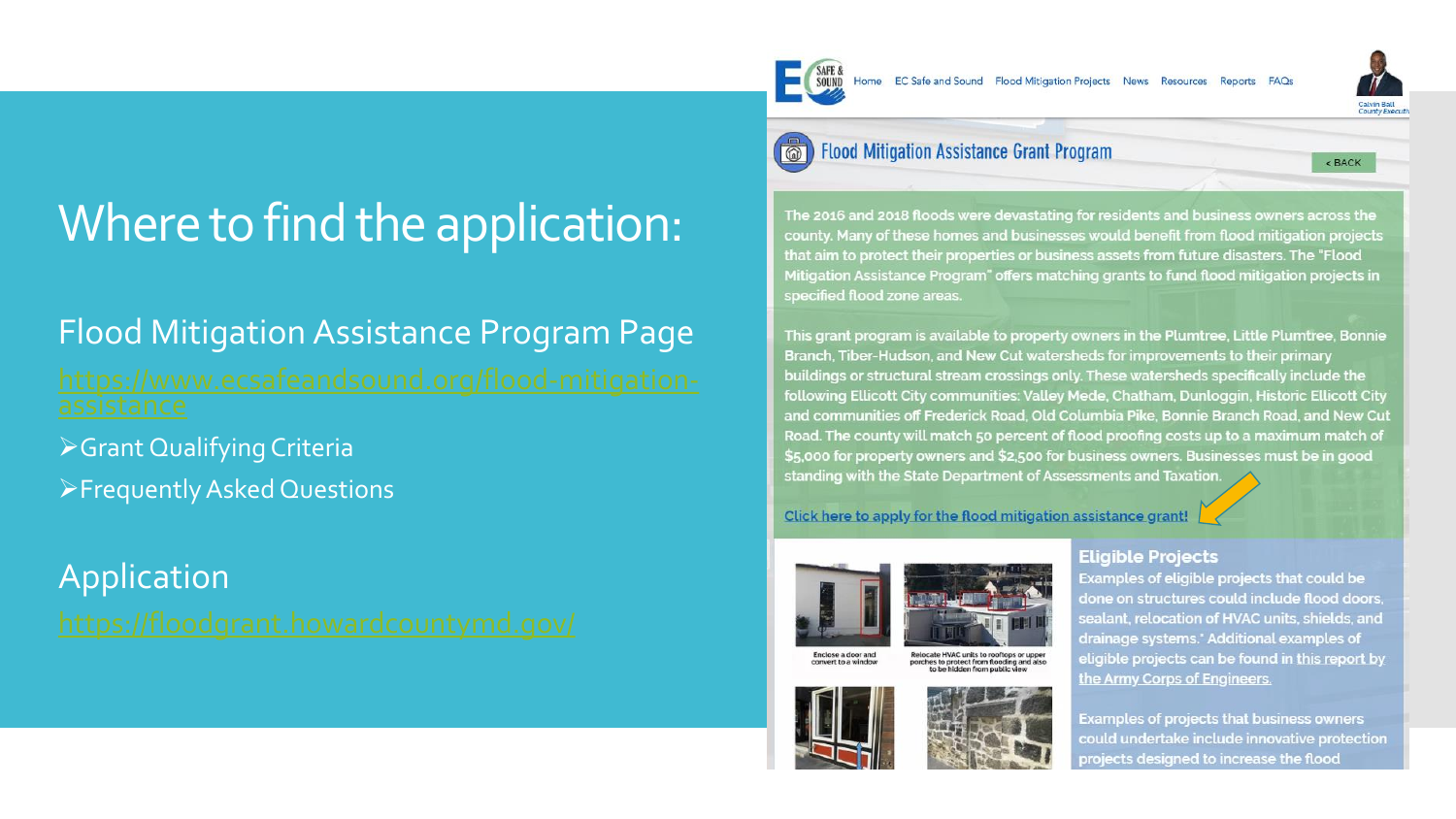## Online Application: https://floodgrant.howardcountymd.gov/

■ floodgrant.howardcountymd.gov



### **Flood Assistance Program**

For consideration in the Howard County Flood Assistance Program, a completed application must be submitted by Friday October 9, 2020. This is a grant program available to property owners and business owners in the Plumtree, Little Plumtree, Bonnie Branch, Tiber-Hudson, and New Cut watersheds. These watersheds specifically include the following Ellicott City communities: Valley Mede, Chatham, Dunloggin, Historic Ellicott City and communities off Frederick Road, Old Columbia Pike, Bonnie Branch Road and New Cut Road. Howard County will match 50 percent of flood proofing costs up to a maximum match of \$5,000 for property owners and \$2,500 for business owners.

Help  $\rightarrow$ 

Only primary residential or commercial structures and structural stream crossings in Flood Zones A, AE or Shaded X qualify for the Flood Assistance Program. Information describing how to determine whether your property is located within these flood zones is described below.

The grant application must include an application form, an elevation certificate, a flood protection proposal and cost estimate, and if applicable, a flood insurance quote noting the difference between your current and proposed premiums. If your property lies within the Ellicott City Historic District, you must also include comments or an approval from the Historic Preservation Commission https://www.howardcountymd.gov/Departments/Planning-and-Zoning/Boards-and-Commissions/Historic-Preservation-Commission (410-313-4428). Grant applications within Historic Ellicott City will not be processed without it.

The application must be completed in-full and signed electronically by the property owner or business owner. Required documents must be uploaded with the completed application. Information on how to upload the required documents is described below. Grant applications must be submitted online. Grants will be awarded on or before Monday November 2, 2020. The grant performance period is one year from the date of award.

There will be two pre-submission meetings to answer any questions about the grant and application process. Pre-submission meetings will be held on Wednesday September 2, 2020 and Thursday September 10, 2020 at 7 pm virtually on WebEx. If you cannot make either of these dates, please contact us at stormwater@howardcountymd.gov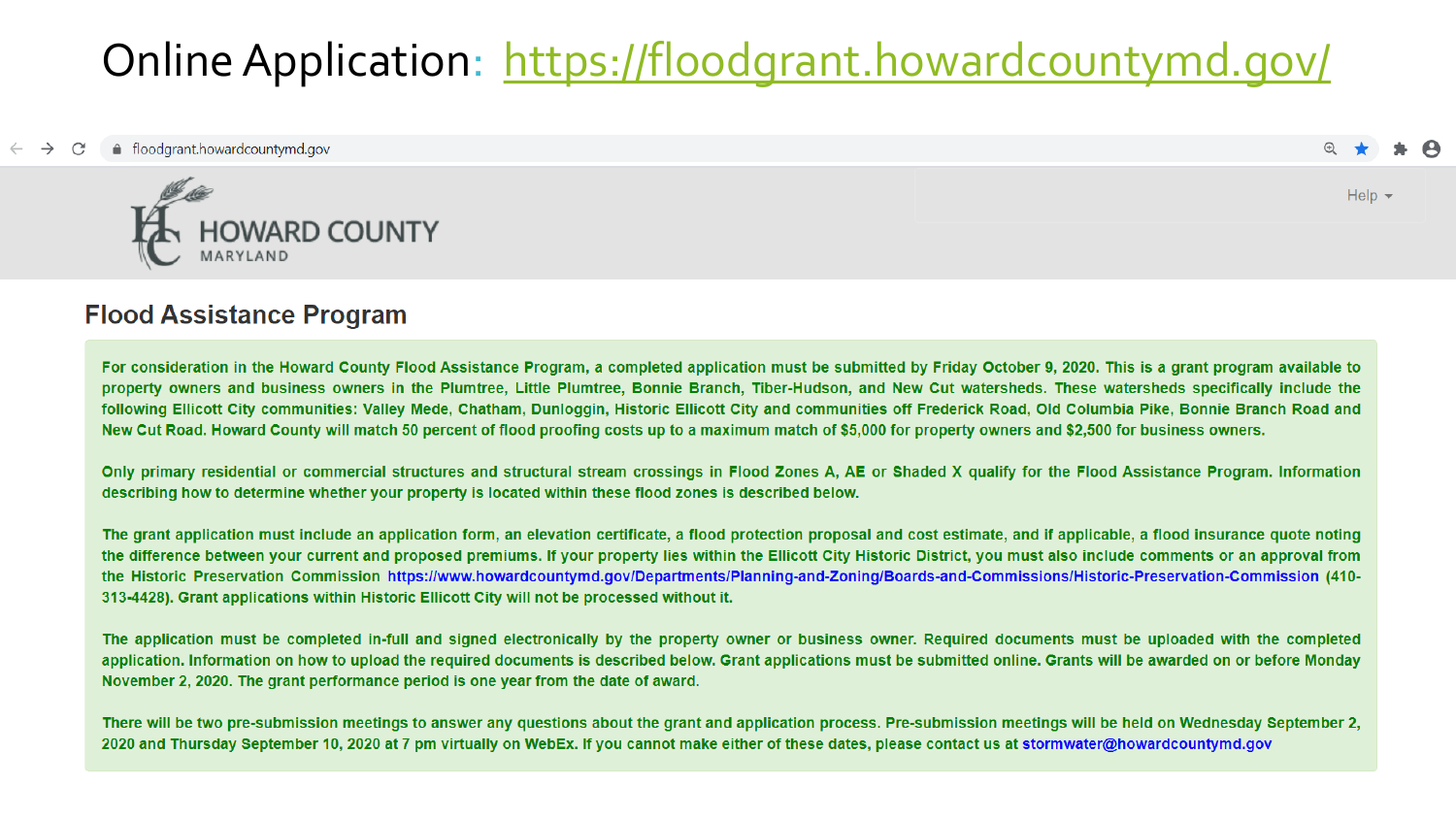| <b>Personal Information</b>                                   |                                |                              |     |  |  |
|---------------------------------------------------------------|--------------------------------|------------------------------|-----|--|--|
| 1. Owner Last Name:                                           |                                | <b>Owner First Name:</b>     |     |  |  |
| Phone:                                                        |                                | Email:                       |     |  |  |
|                                                               | ○Property Owner○Business Owner |                              |     |  |  |
| 2. Owner/Applicant Address:                                   |                                |                              |     |  |  |
|                                                               | City                           |                              | Zip |  |  |
|                                                               |                                |                              |     |  |  |
| <b>Property Information</b>                                   |                                |                              |     |  |  |
| 3. Property Type:                                             |                                | ORESIDENTIALOCOMMERCIALOBOTH |     |  |  |
| <b>Property Address:</b>                                      |                                |                              |     |  |  |
|                                                               |                                | Zip<br>City                  |     |  |  |
| 4. Year Structure was Built                                   |                                |                              |     |  |  |
| https://sdat.dat.maryland.gov/RealProperty/Pages/default.aspx |                                |                              |     |  |  |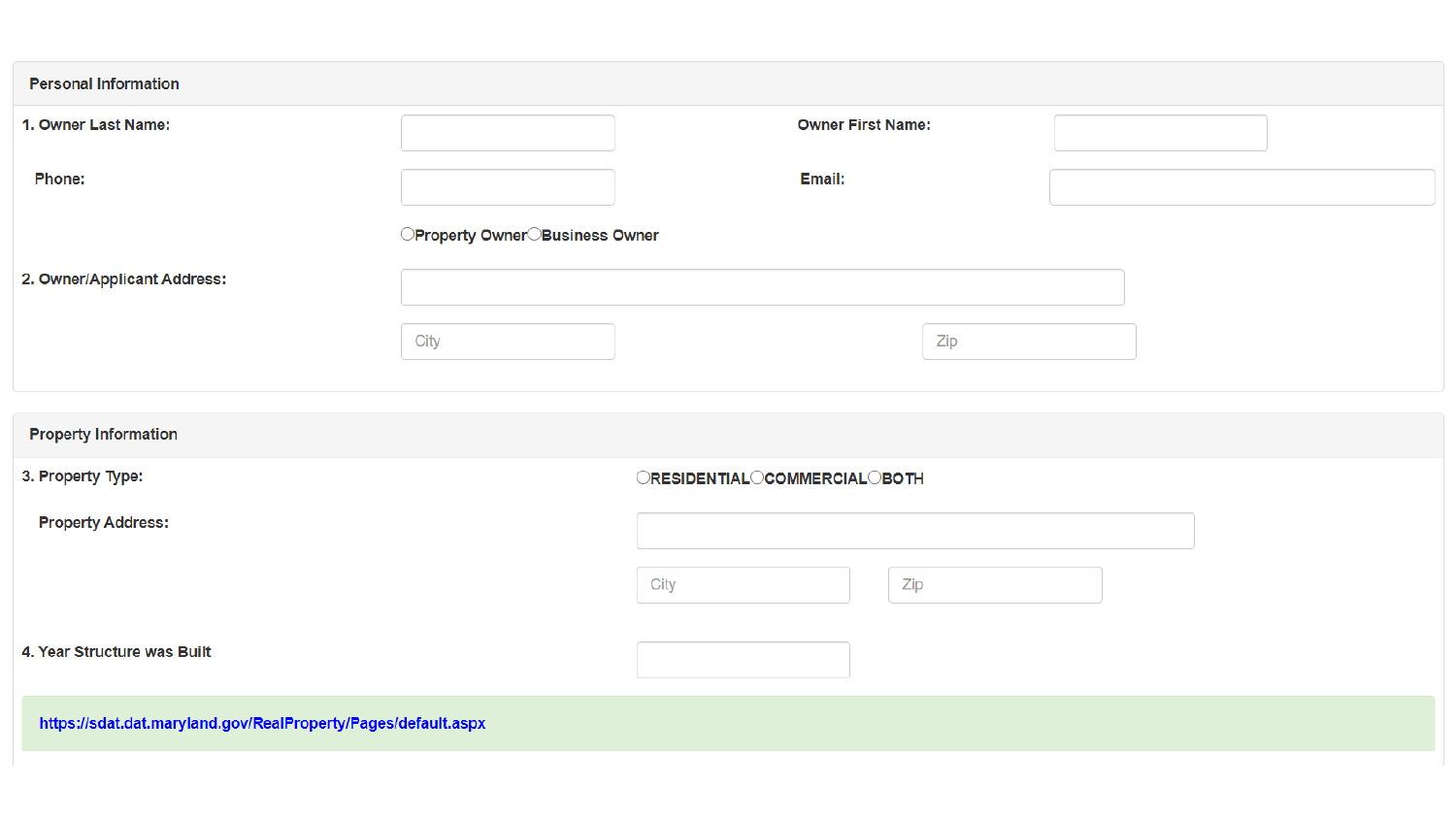#### 5. Elevation Certificate Data:

| Box B8. Flood Zone(s)                                                                                  | Box B9. Base Flood Elevation(s) | feet |
|--------------------------------------------------------------------------------------------------------|---------------------------------|------|
| Box C2.f) Lowest adjacent (finished) grade next to building (LAG)                                      | feet                            |      |
| Box C2.h) Lowest adjacent grade at lowest elevation of deck or stairs, including<br>structural support | feet                            |      |

Elevation Certificate Data must be verified with an Elevation Certificate signed by a licensed professional land surveyor. The County can typically provide Elevation Certificates within four weeks of request. Flood Zones are available on FEMA's FIRM and can be viewed online through FEMA' map Service Center at: https://msc.fema.gov

The FEMA mapping is also available for viewing on the County website at: http://data.howardcountymd.gov/gdfirm The County can typically provide Elevation Certificates within four weeks of request. Please email stormwater@howardcountymd.gov to request an elevation certificate

An example Elevation Certificate can be found here. **Elevation Certificate**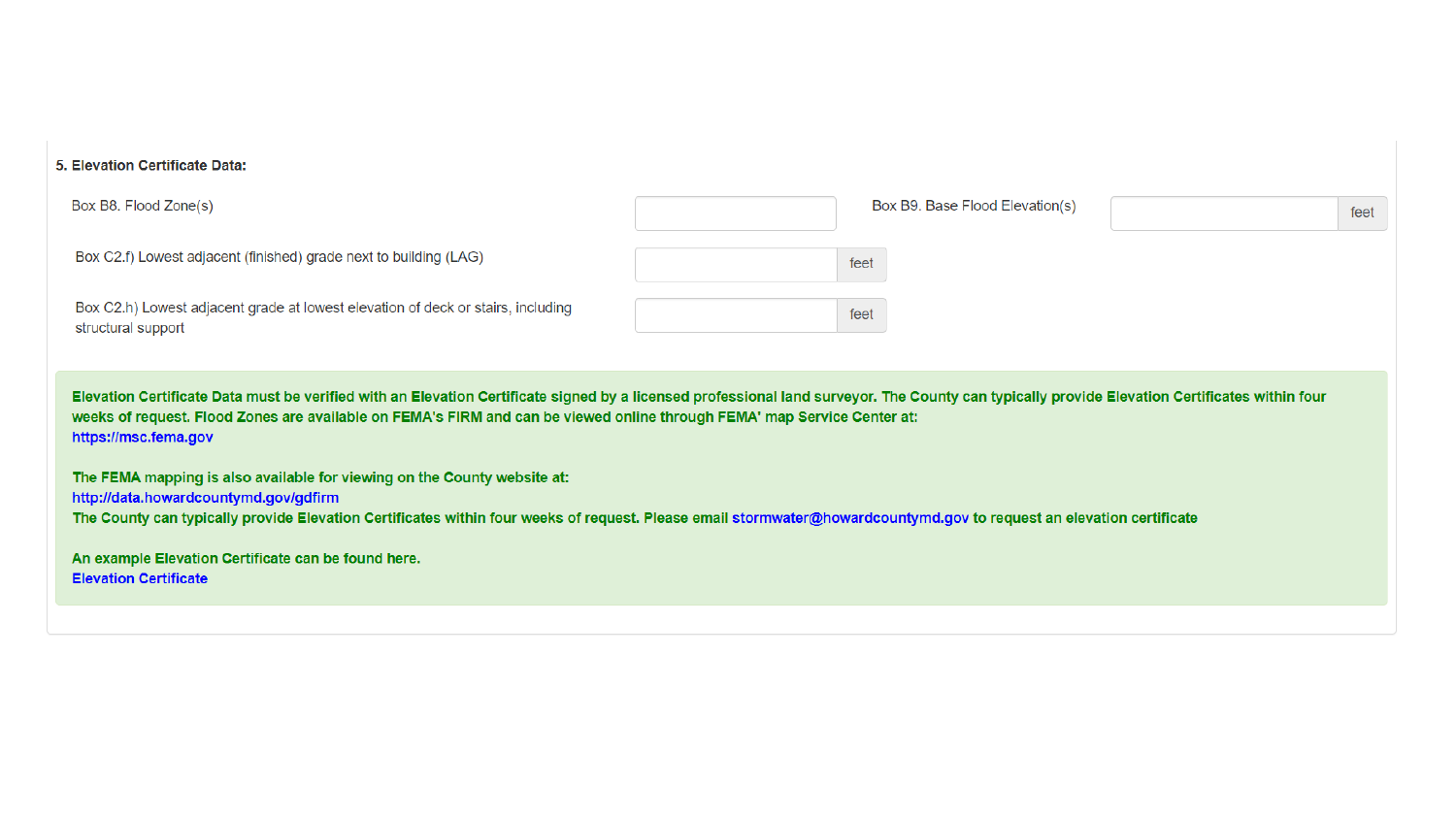#### **Flood Damage Information**

#### 6. Previous Flood Damage

Please list the dates of any previous flood damage and your cost to repair the damage ( structural and mechanical damage and costs to your primary structure only - no damage or costs related to personal contents or secondary structure, e.g. sheds, garage, etc.). Please also attach any documentation or evidence of damage and costs (description, photos, receipts etc.).

| Date 1:                                                                                                                                                                                          |  | $\frac{1}{100}$ | $\Box$ N/A | Damage Cost 1: | $\$\$         |
|--------------------------------------------------------------------------------------------------------------------------------------------------------------------------------------------------|--|-----------------|------------|----------------|---------------|
| Date 2:                                                                                                                                                                                          |  | iii             |            | Damage Cost 2: | $\frac{1}{2}$ |
| Date 3:                                                                                                                                                                                          |  | iiii            |            | Damage Cost 3: | $\frac{1}{2}$ |
| Date 4:                                                                                                                                                                                          |  | iii             |            | Damage Cost 4: | $\frac{1}{2}$ |
| 7. Flood Protection Proposal<br>In order to be eligible for the Flood Assistance Program, you must attach a flood mitigation/protection proposal provided by a licensed professional/contractor. |  |                 |            |                |               |

 $\mathfrak{S}$ 

What is the total cost estimate listed in the flood mitigation/protection proposal?

What is the time estimate for completion of work in terms of months following proposal acceptance?

◯0-3 months◯3-6 months◯6 months-1 year◯>1 year◯Already Complete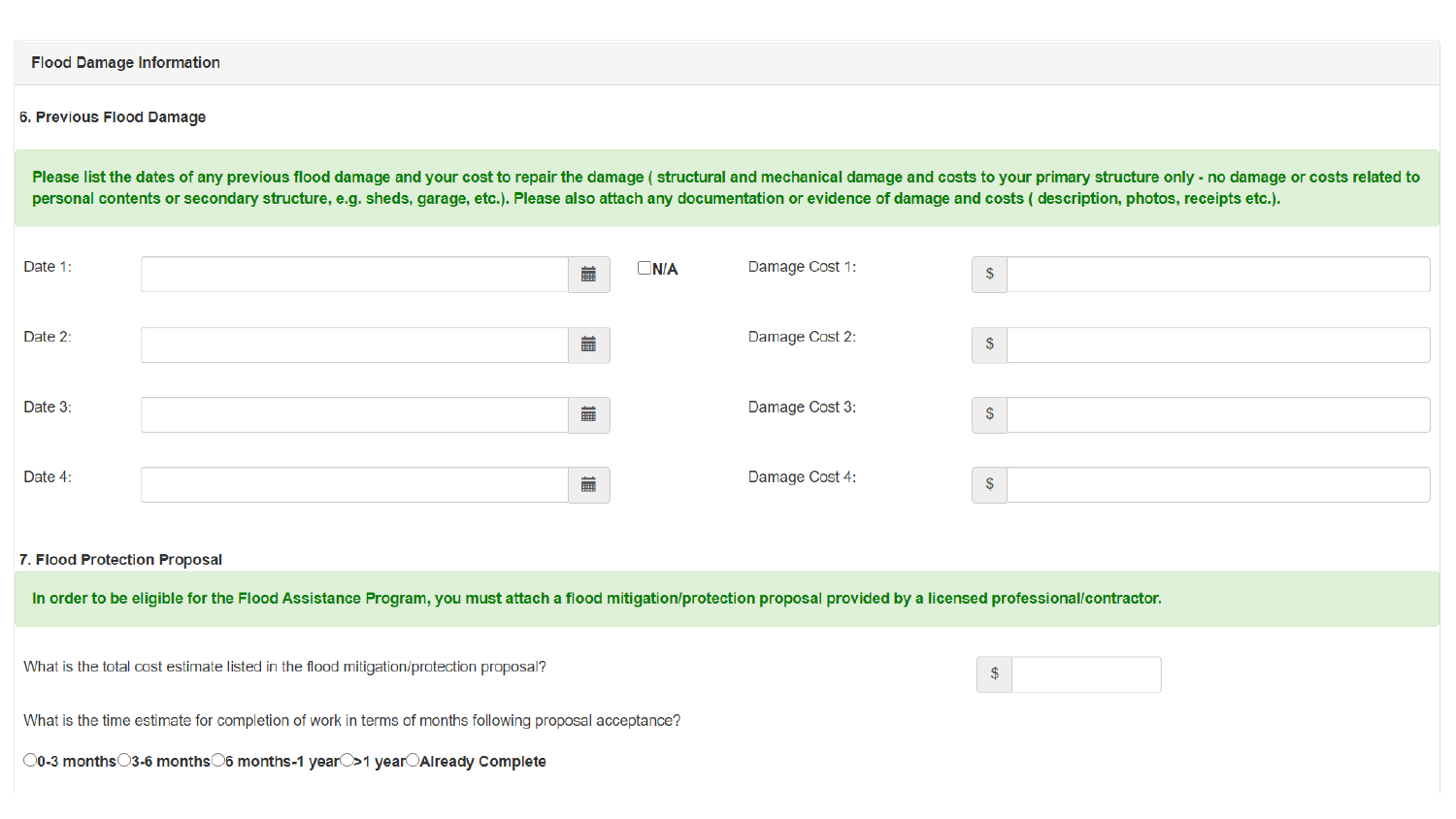#### 8. Flood Insurance

| Do you currently have flood insurance?                                                                                                                  | $\bigcirc$ Yes $\bigcirc$ No |
|---------------------------------------------------------------------------------------------------------------------------------------------------------|------------------------------|
| Did you attach a quote that includes your current insurance premium and proposed insurance premium that would be effective after improvements are made? | OYesONo                      |
| Current insurance premium                                                                                                                               | $\mathfrak{L}$               |
| Proposed Flood insurance premium                                                                                                                        |                              |

#### **Other Info/ Attachment**

### 9. Historic Property Are your proposed flood protection measures subject to Historic Preservation Commision review? OYESONO Have you initiated the Historic Preservation Commission's approval process for your proposed flood protection measures? **OYESONO** Are your proposed flood protection measures only interior modifications that are not subject to Historic Preservation Commission review? **OYESONO**

#### 10. Permits

It is the applicant's resposibility to acquire all necessary builing permits and other required permits. Questions regarding permits can be directed to the Howard Department of inspections, License and Permits (DILP) at 410-313-2455 and: https://www.howardcountymd.gov/Departments/Inspections-License-and-Permits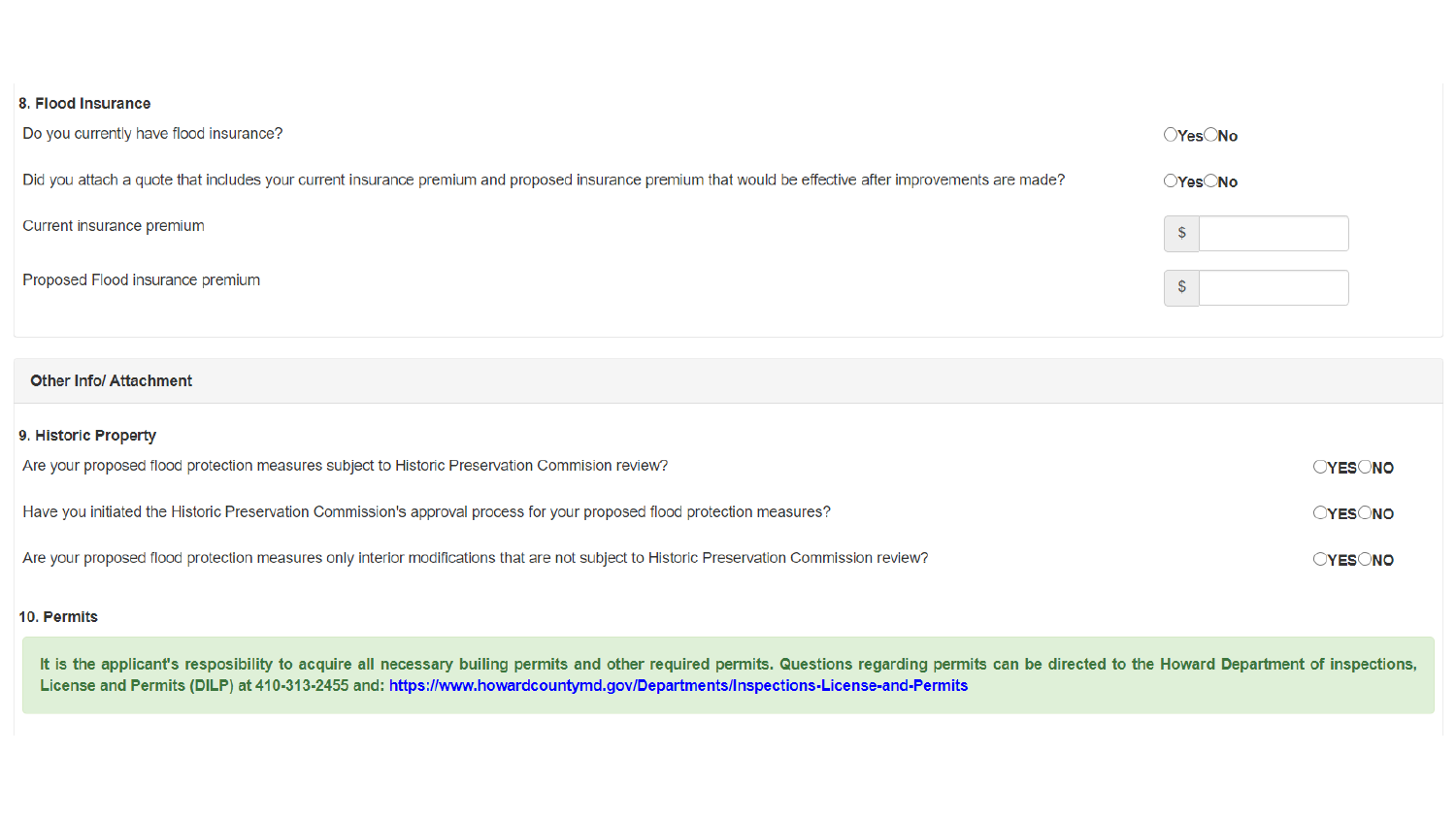#### 11. Attachment

|                                                                                                                                                                                                                                                                                                       | Multiple files for each item can be uploaded by selecting "Choose Files" below and selecting either one zip file that includes multiple files or by holding the "Shift Key" and selecting multiple files. |  |
|-------------------------------------------------------------------------------------------------------------------------------------------------------------------------------------------------------------------------------------------------------------------------------------------------------|-----------------------------------------------------------------------------------------------------------------------------------------------------------------------------------------------------------|--|
| <b>Flood Protection Proposal</b>                                                                                                                                                                                                                                                                      | Choose Files   No file chosen                                                                                                                                                                             |  |
| <b>Cost Estimate</b>                                                                                                                                                                                                                                                                                  | Choose Files No file chosen                                                                                                                                                                               |  |
| <b>Elevation Certificate</b>                                                                                                                                                                                                                                                                          | Choose Files No file chosen                                                                                                                                                                               |  |
| <b>Additional Information</b>                                                                                                                                                                                                                                                                         | Choose Files   No file chosen                                                                                                                                                                             |  |
| <b>Additional Comments</b>                                                                                                                                                                                                                                                                            |                                                                                                                                                                                                           |  |
| All the information provided above is true and accurate to the best of my knowledge and belief. I also acknowledge that the work and materials I am submitting for reimbursement under this grant have never<br>$\Box$<br>been previously submitted and reimbursed by any other grant or organization |                                                                                                                                                                                                           |  |

**Submit Application**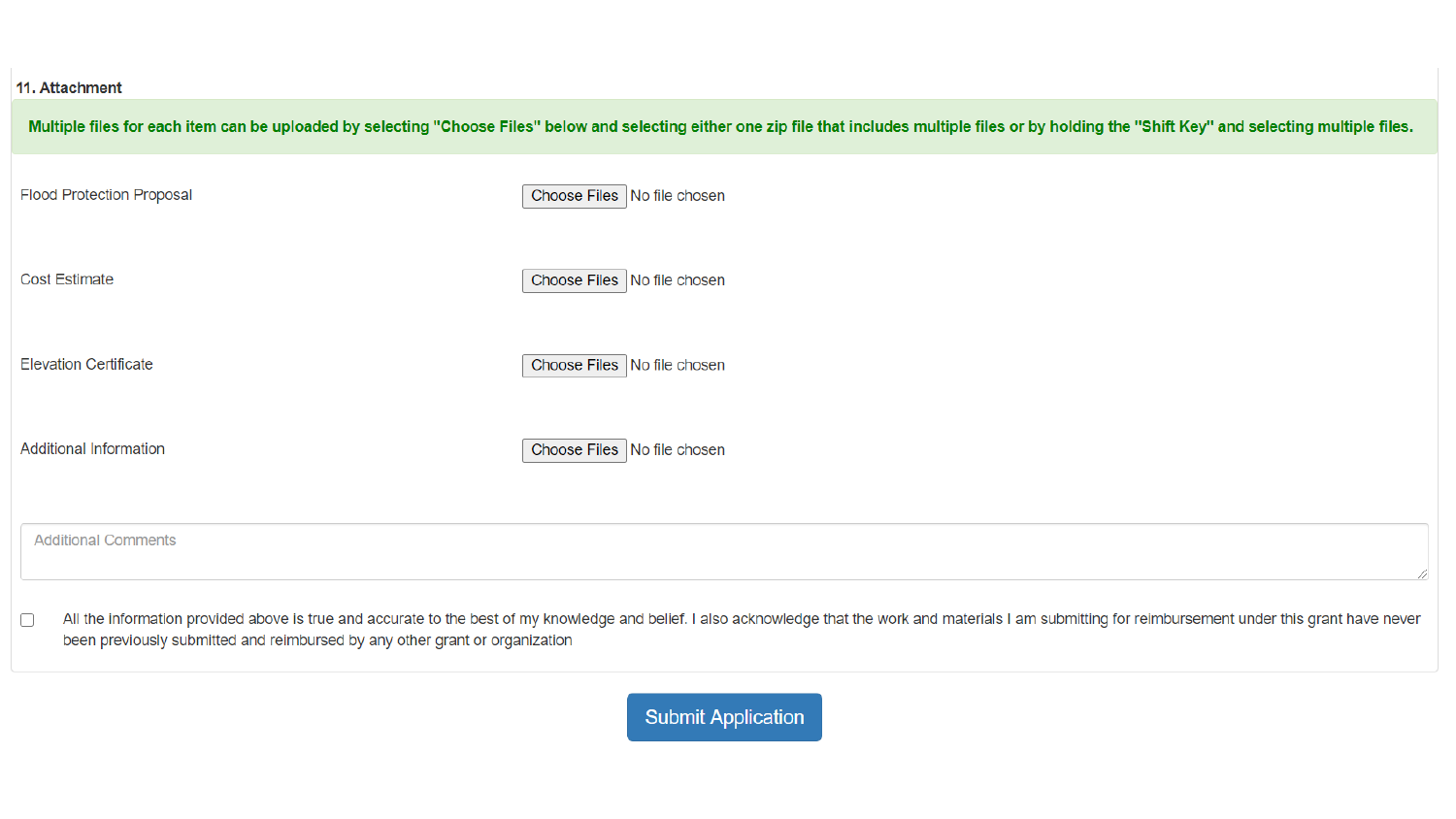Pre-Submission **Meetings** 

## **September 2, 2020**

- [Register Here!](https://howardcountymd.webex.com/howardcountymd/onstage/g.php?MTID=e8d45b5bb952cb40301fe4a4348541d96)
- Event Number: 160 780 5991
- · Password: hHx5hGPNT52

## **September 10, 2020**

[Register Here!](https://howardcountymd.webex.com/howardcountymd/onstage/g.php?MTID=e520268256d81a91278522c48d3379acd)

 $\bullet$ 

- Event Number: 160 681 4595
- · Password: hHx5hGPNT52